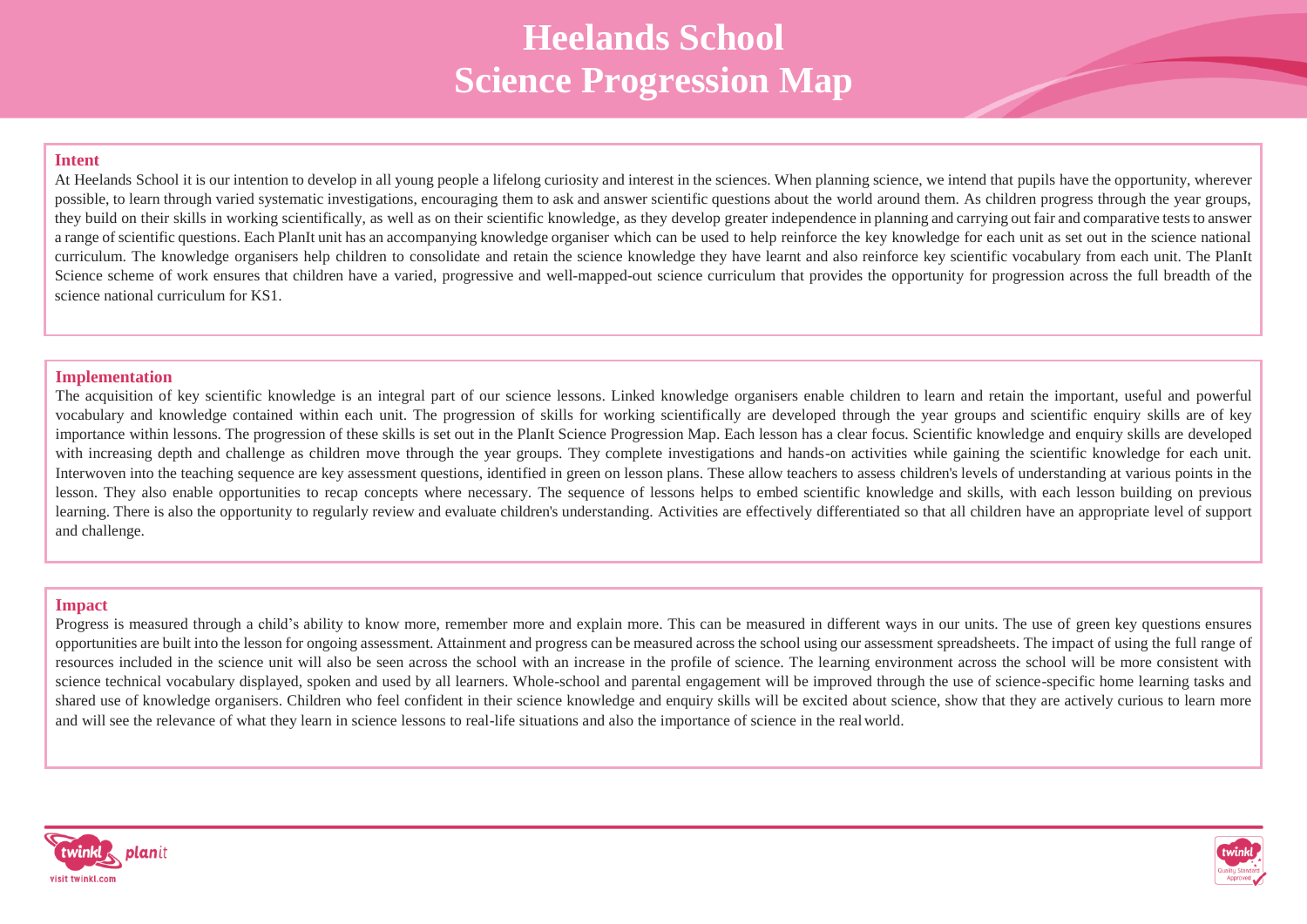## **Level Expected at the End of EYFS**

We have selected the **most relevant** statements from Development Matters age range Reception as well as highlighting the statements within the ELGs **which feed into** the programme of study for Science. For more detail about linked subject progression within the EYFS Framework, please refer to **[these documents](https://www.twinkl.co.uk/resource/learning-in-eyfs-what-subject-leaders-need-to-know-resource-pack-t-tp-2548825)**

| Reception  | Communication and Language                           |                                           | Learn new vocabulary.<br>٠<br>Ask questions to find out more and to check what has been said to them.<br>٠<br>Articulate their ideas and thoughts in well-formed sentences.<br>Describe events in some detail.<br>Use talk to help work out problems and organise thinking and activities, and to explain how things work and why they<br>might happen.<br>Use new vocabulary in different contexts.<br>٠                                    |
|------------|------------------------------------------------------|-------------------------------------------|----------------------------------------------------------------------------------------------------------------------------------------------------------------------------------------------------------------------------------------------------------------------------------------------------------------------------------------------------------------------------------------------------------------------------------------------|
|            | Personal, Social and<br><b>Emotional Development</b> |                                           | Know and talk about the different factors that support their overall health and wellbeing:<br>٠<br>regular physical activity<br>healthy eating<br>toothbrushing<br>sensible amounts of 'screen time'<br>having a good sleep routine<br>٠<br>being a safe pedestrian                                                                                                                                                                          |
|            | Understanding the World                              |                                           | Explore the natural world around them.<br>٠<br>Describe what they see, hear and feel while they are outside.<br>Recognise some environments that are different to the one in which they live.<br>Understand the effect of changing seasons on the natural world around them.                                                                                                                                                                 |
| <b>ELG</b> | Communication and<br>Language                        | Listening, Attention and<br>Understanding | Make comments about what they have heard and ask questions to clarify their understanding.                                                                                                                                                                                                                                                                                                                                                   |
|            | Personal, Social and<br><b>Emotional Development</b> | <b>Managing Self</b>                      | Manage their own basic hygiene and personal needs, including dressing, going to the toilet and understanding the<br>$\bullet$<br>importance of healthy food choices.                                                                                                                                                                                                                                                                         |
|            | Understanding the World                              | The Natural World                         | Explore the natural world around them, making observations and drawing pictures of animals and plants.<br>٠<br>Know some similarities and differences between the natural world around them and contrasting environments, drawing on<br>their experiences and what has been read in class.<br>Understand some important processes and changes in the natural world around them, including the seasons and changing<br>٠<br>states of matter. |



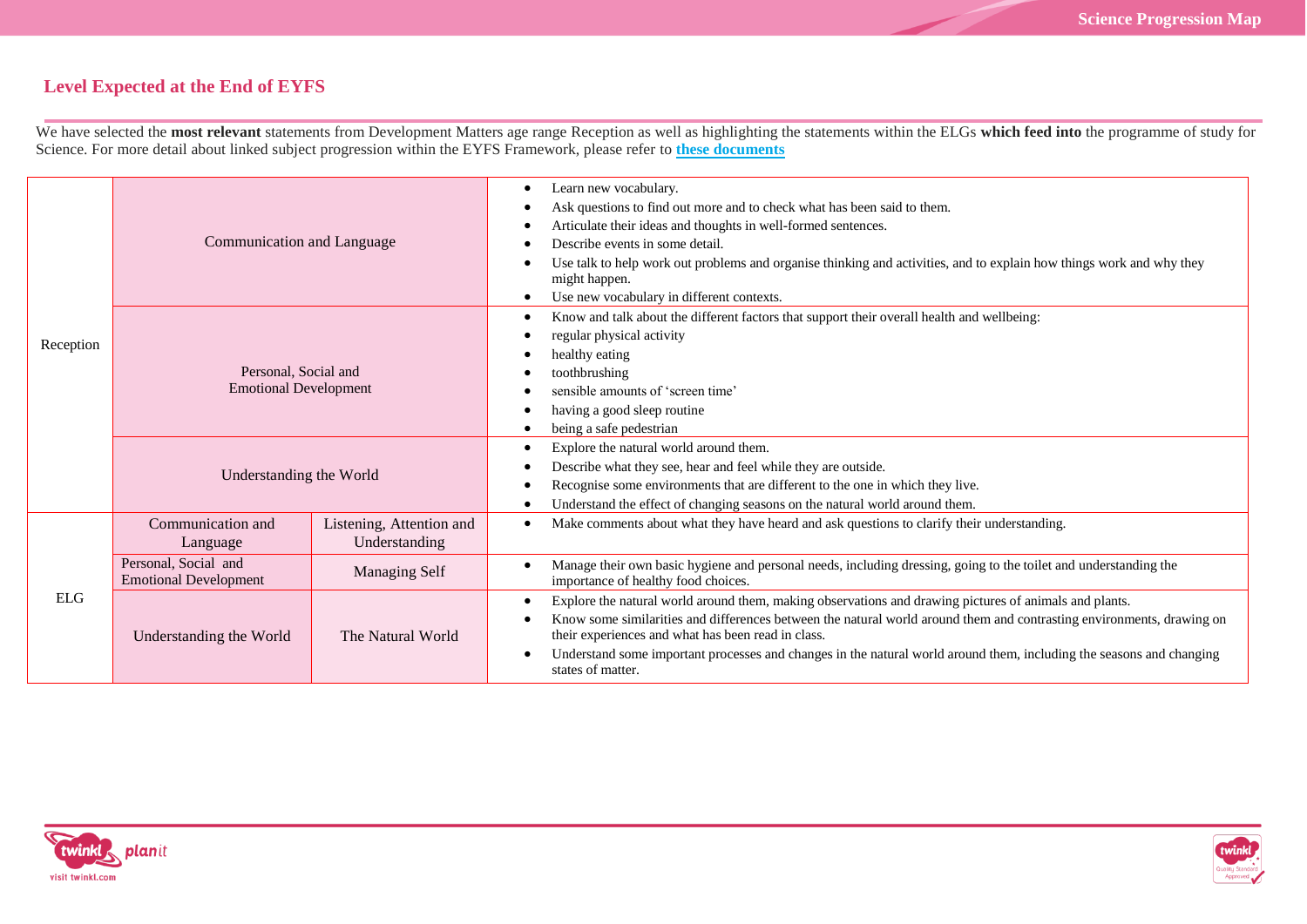### KEY STAGE 1 NATIONAL CURRICULUM EXPECTATIONS

|                                    | Year 1                                                                                                                                                                                                                                                                                                                                                                                                                                                                                                                              | Year <sub>2</sub>                                                                                                                                                                                                     |                                                                                                                                                                                                                                                                                                                                                                                                                                                                                                                                                                                                                                                                   | The Year 1                                                                                                                                                                                                                                                                               | The Year 2                                                                                                                                                                                                                                                   |
|------------------------------------|-------------------------------------------------------------------------------------------------------------------------------------------------------------------------------------------------------------------------------------------------------------------------------------------------------------------------------------------------------------------------------------------------------------------------------------------------------------------------------------------------------------------------------------|-----------------------------------------------------------------------------------------------------------------------------------------------------------------------------------------------------------------------|-------------------------------------------------------------------------------------------------------------------------------------------------------------------------------------------------------------------------------------------------------------------------------------------------------------------------------------------------------------------------------------------------------------------------------------------------------------------------------------------------------------------------------------------------------------------------------------------------------------------------------------------------------------------|------------------------------------------------------------------------------------------------------------------------------------------------------------------------------------------------------------------------------------------------------------------------------------------|--------------------------------------------------------------------------------------------------------------------------------------------------------------------------------------------------------------------------------------------------------------|
|                                    |                                                                                                                                                                                                                                                                                                                                                                                                                                                                                                                                     |                                                                                                                                                                                                                       |                                                                                                                                                                                                                                                                                                                                                                                                                                                                                                                                                                                                                                                                   | Scientist                                                                                                                                                                                                                                                                                | <b>Scientist</b>                                                                                                                                                                                                                                             |
| <b>Animals Including</b><br>Humans | Pupils should be taught to:<br>• identify and name a variety of common animals including fish,<br>amphibians, reptiles, birds and mammals;<br>· identify and name a variety of common animals that are carnivores,<br>herbivores and omnivores:<br>· describe and compare the structure of a variety of common animals<br>(fish,<br>amphibians, reptiles, birds and mammals including pets);<br>· identify, name, draw and label the basic parts of the human body and<br>say which part of the body is associated with each sense. | grow into adults;                                                                                                                                                                                                     | Pupils should be taught to:<br>• notice that animals, including humans, have offspring which<br>• find out about and describe the basic needs of animals,<br>including humans, for survival (water, food and air);<br>· describe the importance for humans of exercise, eating<br>the right amounts of different types of food, and hygiene.                                                                                                                                                                                                                                                                                                                      | Can name different animals<br>Knows that animals can be<br>classified by what they eat<br>Can name different body<br>parts of animals eg wings,<br>tails, paws and can compare<br>them.<br>Can label body parts and<br>knows which part of the<br>body is associated with each<br>sense. | Can name a range of<br>animals and their young eg<br>cow & calf, hen and chick<br>Knows that humans have<br>babies that grow into<br>adults<br>Know that we need water,<br>food and air to survive<br>Knows how to keep<br>healthy and why it's<br>important |
| Plants                             | Pupils should be taught to:<br>• identify and name a variety of common wild and garden plants,<br>including deciduous and evergreen trees;<br>• identify and describe the basic structure of a variety of common<br>flowering plants, including trees.                                                                                                                                                                                                                                                                              | Pupils should be taught to:<br>· observe and describe how seeds and bulbs grow into<br>mature plants;<br>• find out and describe how plants need water, light and a<br>suitable temperature to grow and stay healthy. |                                                                                                                                                                                                                                                                                                                                                                                                                                                                                                                                                                                                                                                                   | Knows the names of some<br>common plants in their area<br>Know the difference between<br>deciduous and evergreen<br>trees<br>Can label the parts of a plant                                                                                                                              | Knows how seeds and<br>bulbs grow into plants<br>Knows that plants need<br>certain conditions to<br>survive                                                                                                                                                  |
|                                    | Pupils should be taught to:<br>observe changes across the 4 seasons;<br>observe and describe weather associated with the seasons<br>and how day length varies.                                                                                                                                                                                                                                                                                                                                                                      | <b>L'hings</b><br><b>Habitats</b>                                                                                                                                                                                     | Pupils should be taught to:<br>· explore and compare the differences between things that are living, dead,<br>and things that have never been alive;<br>• identify that most living things live in habitats to which they are suited<br>and describe how different habitats provide for the basic needs of different<br>kinds of animals and plants, and how they depend on each other<br>· identify and name a variety of plants and animals in their habitats,<br>including microhabitats;<br>· describe how animals obtain their food from plants and other<br>animals, using the idea of a simple food chain, identify and name<br>different sources of food. | Can name the four seasons<br>Can talk about how the<br>seasons are different<br>Can use weather related<br>vocabulary eg snow, frost,<br>sunny, temperature, day,<br>night                                                                                                               | Knows the difference<br>between alive and dead<br>Knows that living things<br>need a specific habitat<br>Knows that habitats are<br>important to maintain life<br>Can describe a simple<br>food chain                                                        |
| Materials                          | <b>Everyday Materials</b><br>Pupils should be taught to:<br>· distinguish between an object and the material from which it is made;<br>• identify and name a variety of everyday materials, including wood,<br>plastic, glass, metal, water, and rock;<br>• describe the simple physical properties of a variety of everyday<br>materials:<br>• compare and group together a variety of everyday materials on the<br>basis of their simple physical properties.                                                                     |                                                                                                                                                                                                                       | Uses of Everyday Materials<br>Pupils should be taught to:<br>· identify and compare the suitability of a variety of everyday materials, including wood<br>metal, plastic, glass, brick, rock, paper and cardboard for particular uses;<br>• find out how the shapes of solid objects made from some materials can be changed by<br>squashing, bending, twisting and stretching                                                                                                                                                                                                                                                                                    | Can recognize materials like<br>wood, plastic, metal, glass<br>Can talk about how they<br>look, feel and smell<br>Can describe materials as<br>soft, hard, bendy, stiff,<br>materials, rough, transparent<br>Can think of ways to group<br>materials together                            | Knows why some<br>materials are more suitable<br>for a specific purpose<br>Knows that some solid<br>objects can be changed by<br>a simple force like<br>squashing or twisting                                                                                |